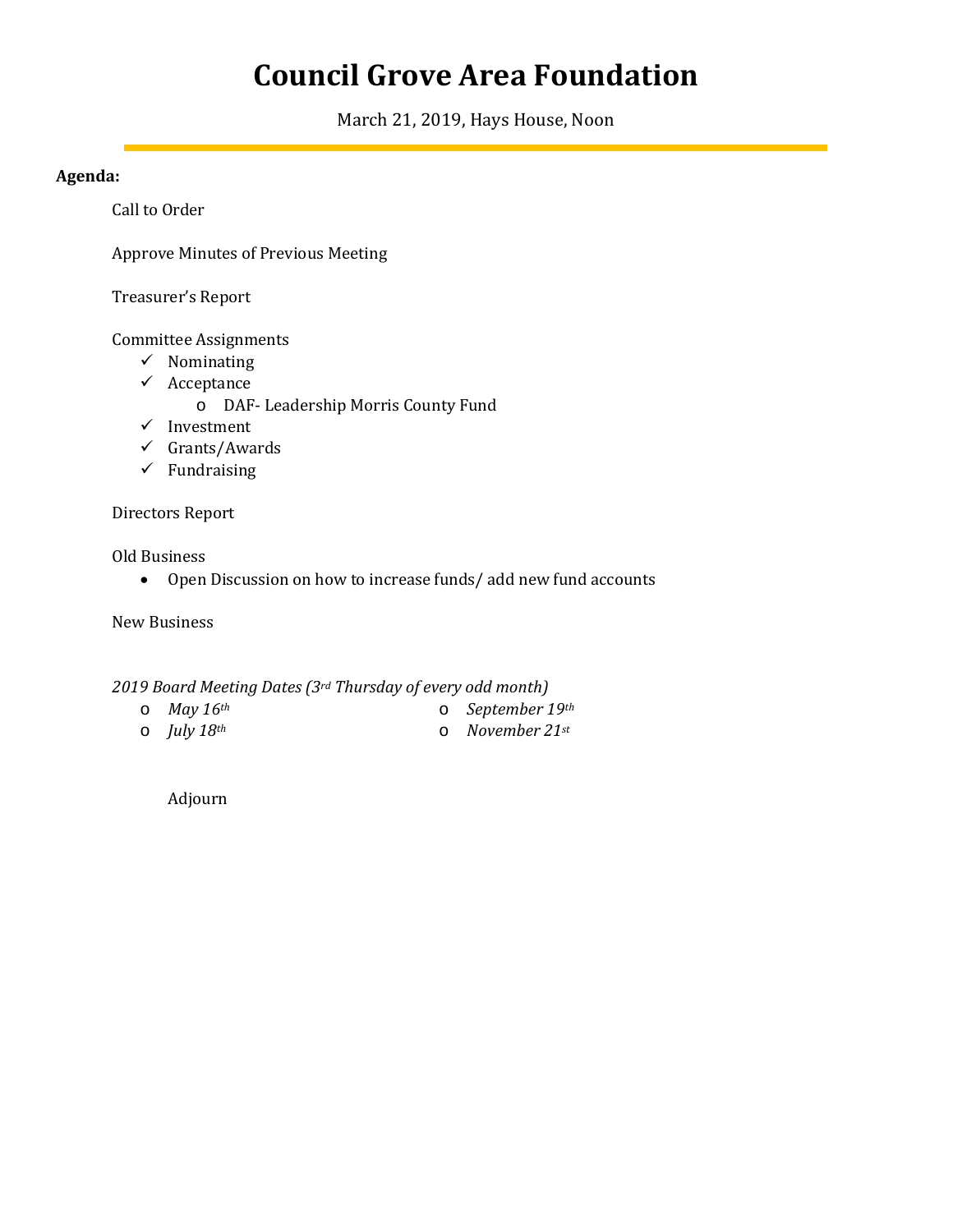# **Council Grove Area Foundation Meeting Minutes**

The meeting was called to order at 12:00 PM by President, Tim Tyner at the Hays House Restaurant.

Members Present: Marty White, Nicky Tiffany, Angie Schwerdtfeger, Amy Allen, Tim Tyner, Gary Catlin, Kevin Leeper, Joe Buchanan, Jason Booker, Deb Brown and Gary Smith

Members Excused: Amy Oleen, Dave Kirk, Jim Reagan and Joann Kahnt

# **Minutes:**

Angie Schwerdtfeger moved and Kevin Leeper seconded that the minutes of the January 17th, 2019 Board Meeting be approved as presented, the minutes were approved unanimously.

#### **Treasurer's Report:**

Members were provided a financial report prepared by Amy Allen. Gary Catlin moved and Jason Booker seconded that the report be approved as presented, the report was approved by the board unanimously.

#### **Committee Reports:**

- $\checkmark$  Nominating No Report.
- $\checkmark$  Acceptance DAF- Leadership Morris County Fund
	- o Amy Honer discussed the plan for the 2019 LMC class project. Their class wants to start an endowment fund that can be used to help seed future LMC projects. It was recommended that we work with Darrel Bryant on a fund agreement. The idea of this new fund is approved and the class can start working on fundraisers.
- $\checkmark$  Investments No Report.
- $\checkmark$  Grants –No Report.

# **Directors Report:**

Members were provided a director's report prepared by Amy Honer.

# **Old Business:**

The board discussed the following dormant funds; Bowers Fund, Brown Fund, Judd Fund, Sorenson Fund and Veal- Nelson Fund. These named funds currently have a balance less than \$10,000. Gary Catlin moved that we merge unused named funds to unrestricted assets after Amy Honer has notified the donors giving them the option to increase the balance of the existing named fund to \$10,000 and Amy Allen seconded and the board approved unanimously.